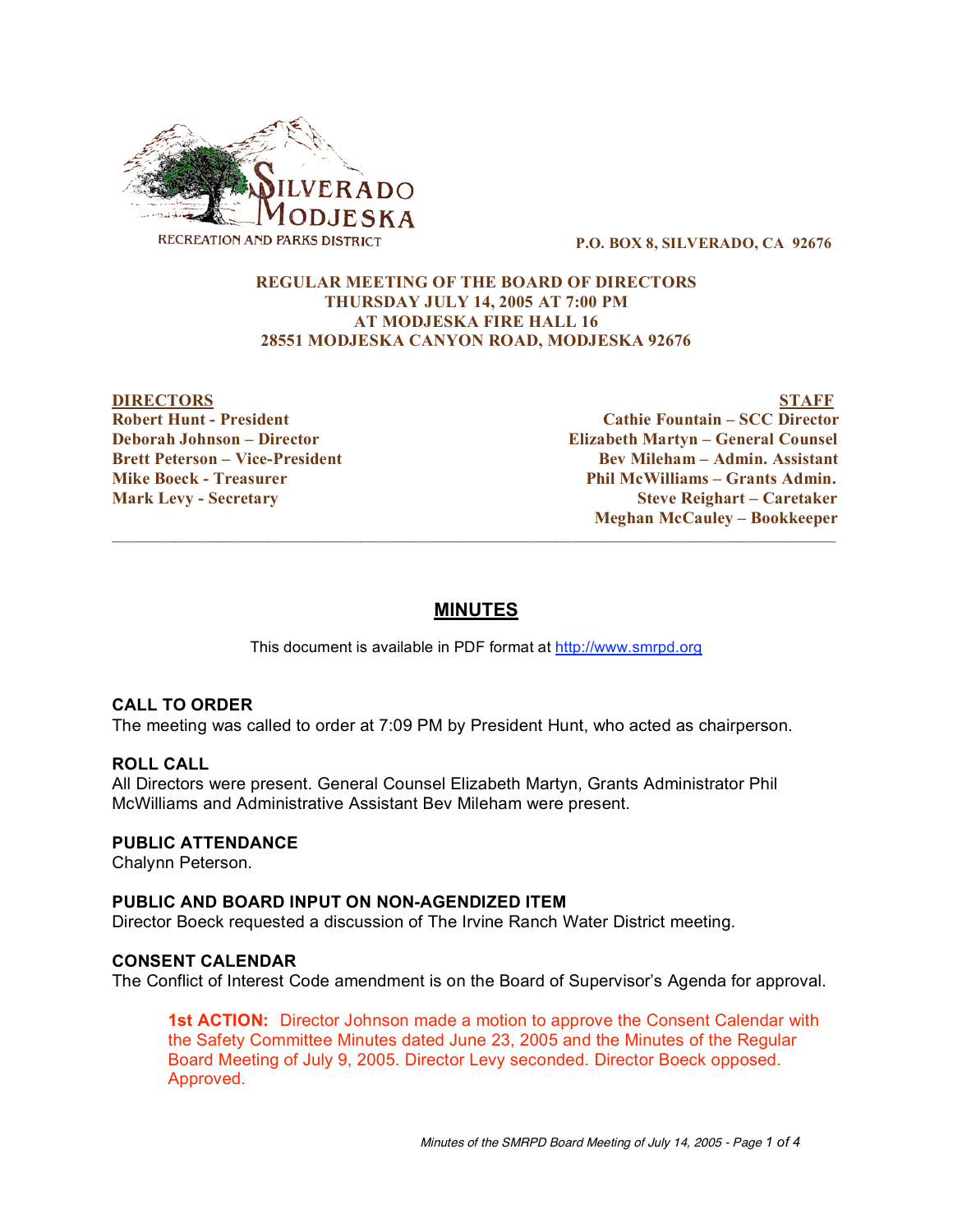## **GENERAL COUNSEL'S REPORT**

General Counsel Elizabeth Martyn prepared an analysis on Open Space Funding that was discussed with the Board. SMRPD has the authority to administer and maintain open space inside and outside its boundaries as provided in Public resources Code Section 5786. The District receives a small designated share of property taxes at a rate established in 1962. This rate was never adjusted for increased operating costs or inflation before Proposition 13 passed in 1978, freezing rates at the 1962 level. Counsel was asked if the rates could be adjusted to the 1978 level. She said it was not clear if that would be possible, and that Assemblyman Todd Spitzer would be the best person to ask about it. Director Levy offered to make that contact.

The District has the ability to levy special taxes to fund its operations. A special tax within the District will require a 2/3rds approval of registered voters at a general election. Counsel suggested drawing a map to decide how to adjust the funding. Two alternate funding mechanisms, Landscaping and Lighting Assessment and Mello-Roos were discussed. Director Peterson asked what would happen if the possible developments don't occur, would the people be stuck with the extra tax. Counsel said no, that the developers would pay it. New residents would be taxed if and as they moved into the new homes.

Counsel also suggested that the Holtz Ranch project be approached about funding for ongoing maintenance of the Riviera parcel. Director Johnson suggested that a Board member should talk to the Holtz developers, and that Counsel and Director Levy go together to discuss all of this with LAFCO.

Procedures for establishing Standing and Ad Hoc Committees and public notice requirements for the activities of same were discussed. Director Boeck asked how it was possible for three Directors to approve a set of Minutes for a Board meeting which two of them had not attended. Counsel replied that there is no legal requirement for a vote to approve Minutes.

Counsel said that Ad Hoc committees are meant for a specific purpose and a limited time and their activities are not subject to the Brown Act. Standing Committees are established by an Action of the Board and are subject to the Brown Act. Minutes of Standing Committee meetings need to be taken and can be done with a tape recorder. Standing Committee meetings need to be noticed, Ad Hoc Committee meetings do not by may be and often are.

Director Boeck wanted to know how to attend meetings not representing the Board, but representing himself. Counsel said that in this case he needs to say he is attending as an individual, but it is difficult because he is still a Board member and people will find it difficult to believe that he is only representing himself. Director Levy asked if all committee members had to be on the Board. Counsel said no, they didn't.

# **TREASURER'S REPORT**

**2nd ACTION:** Director Boeck made a motion to pay transmittal 07-05A in the amount of \$150.00 for Directors' compensation. Director Boeck \$50.00 Director Levy \$50.00 Director Hunt \$50.00 Director Johnson seconded. Unanimously approved.

**3rd ACTION:** Director Boeck made a motion to pay transmittal 07-05B in the amount of \$2,495.09 to;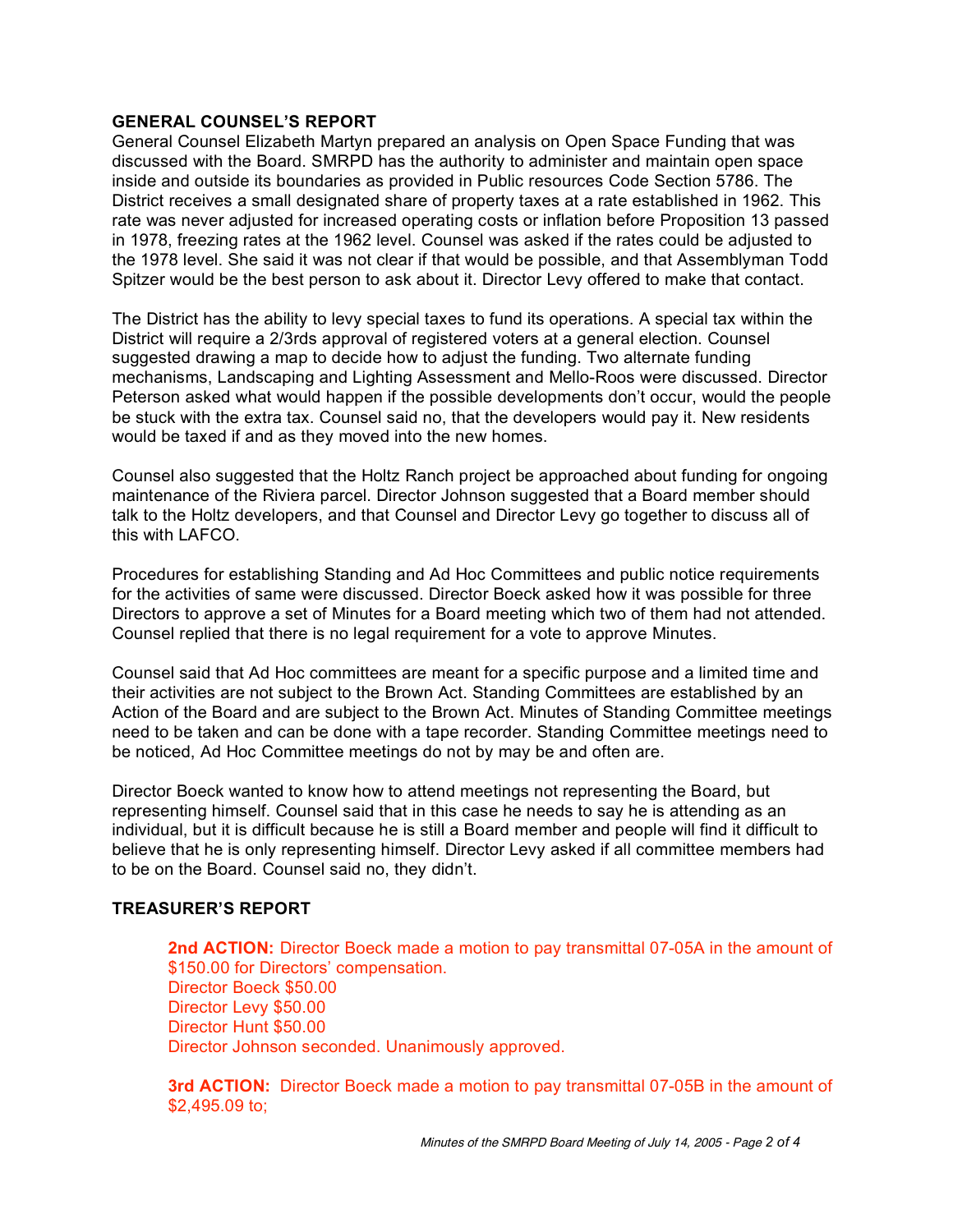| <b>Ware Disposal</b>                            | \$83.29  | Invoice #57101015                         |
|-------------------------------------------------|----------|-------------------------------------------|
| <b>Roger Seemann</b>                            | \$400.00 | Invoice dated 7/1/05 (authorized 4/28/05) |
| K.J. Snyder and Assoc.                          | \$505.00 | Invoice #4946 and 4923                    |
| Meghan M. Warner                                | \$225.00 | Invoice #05-58 (Bookkeeper)               |
| <b>SCWD</b>                                     | \$795.50 | Invoice #10001600. 10059300, 10059600     |
| <b>CARPD</b>                                    | \$370.00 | 2005-2006 Dues                            |
| <b>Katzmaier Newell Kehr</b>                    | \$116.30 | Inv. #107107-6788 (Architect)             |
| Director Johnson seconded. Unanimously approved |          |                                           |

## **OTHER DISTRICT BUSINESS**

Director Hunt told the Board that he would be attending the Orange County Counsel of Governments General Assembly meeting that is being held August 25, 2005.

The Children's Center Parents Group is still interested in taking over the Center. The Board has discussed terms with the group, and will negotiate to iron out any problem areas if possible.

**4th ACTION:** Director Johnson made a motion to confirm that the five Standing Committees for the District shall consist of Recreation, Finance, Open Space &Trails, Personnel, and Facilities & Safety and no others except as may be added by future action of the Board. Director Levy seconded. Unanimously approved.

Director Hunt discussed the ISDOC request for a Resolution to reapprove the special formula adopted in 2001 for distributing the annual operating costs of LAFCO among Orange County Special Districts, as opposed to the formula specified in California Government Code Section 56381. Director Hunt stated that the special formula places a disproportionate amount of the levy on smaller districts and didn't recommend approving the Resolution. He noted that the charges to the Water and Park Districts amounted to \$2.43 a year for every canyon resident, whereas residents of a nearby large special district pay about a dime per person per year.

**5th ACTION:** Director Hunt made a motion to appoint Director Peterson to fill out CAPRI Board of Directors election ballot that is due August 10, 2005. Director Johnson seconded. Unanimously approved.

Director Levy informed the Board that the Casino Day Bus trip was a success. Around 30 people attended and had a lot of fun.

Director Peterson asked the Board if they would be interested in providing skate ramps for local children who skate board in the community. The Board asked Director Peterson to check into it.

Director Hunt said he would like to put Recreation Programs on the SMRPD web site.

Director Boeck was asked about the Resource Conservation Conference. Director Boeck said that environmental organizations are asking our District to be a sponsor. He said a lot of developers were major sponsors. Director Boeck suggested using some of the \$2,000 that was allotted for the Directors to go to conferences, to be able to attend this Conference. He says there are a lot of good funding ideas available.

Director Johnson brought in a draft Facilities Agreement for the Board to review. She and Caretaker Steve Reighart met earlier to discuss the agreement. Director Johnson will make a few minor changes in wording and resubmit.